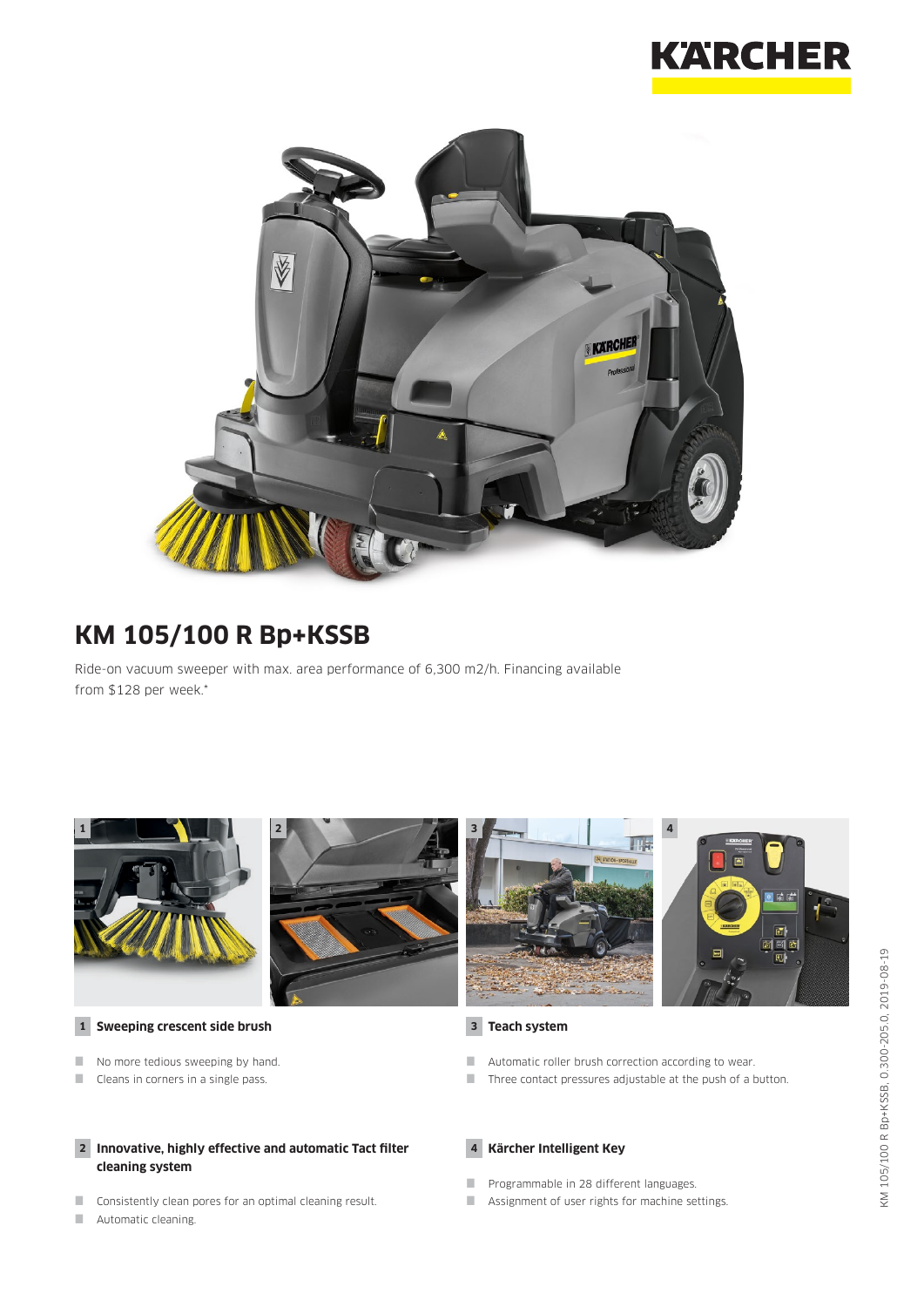## TECHNICAL DATA AND EQUIPMENT

### **KARCHER**



#### **KM 105/100 R Bp+KSSB**

| Technical data                    |               |                                |
|-----------------------------------|---------------|--------------------------------|
| <b>Order No.</b>                  |               | $0.300 - 205.0$                |
| <b>EAN code</b>                   |               | 4054278182254                  |
| Max. area performance             | $m^2/h$       | 6300                           |
| <b>Working width</b>              | mm            | 640                            |
| Working width with 1 side brush   | mm            | 1050                           |
| Working width with 2 side brushes | mm            | 1450                           |
| <b>Container</b>                  |               | 100                            |
| <b>Climbing capacity</b>          | %             | 12                             |
| <b>Working speed</b>              | km/h          | 6                              |
| Weight                            | kg            | 332                            |
| Dimensions (L x W x H)            | <sub>mm</sub> | $1800 \times 1250 \times 1450$ |
|                                   |               |                                |

| <b>Equipment</b>                 |           |                                                         |  |
|----------------------------------|-----------|---------------------------------------------------------|--|
| Automatic filter cleaning system | П         | <b>Pneumatic wheels</b>                                 |  |
| <b>Traction drive</b>            | hydraulic | Kärcher Intelligent Key                                 |  |
| Coarse dirt flap                 | ■         | Start / Stop system                                     |  |
| Overthrow system                 |           | Teach system                                            |  |
| <b>Forward drive</b>             | ■         | Sweeping crescent side brush                            |  |
| <b>Reverse traction drive</b>    |           | <b>Power Plus system</b>                                |  |
| <b>Vacuum</b>                    |           | Automatic wear adjustment of the<br>main sweeper roller |  |
| Outdoor use                      |           | <b>Tact filter cleaning</b>                             |  |
| Indoor use                       |           | Multi-functional display                                |  |
| Operating hour counter           |           | Individual user languages/user rights                   |  |
| Sweeping function, selectable    | г         | Shared service concept                                  |  |
| Included in delivery.            |           |                                                         |  |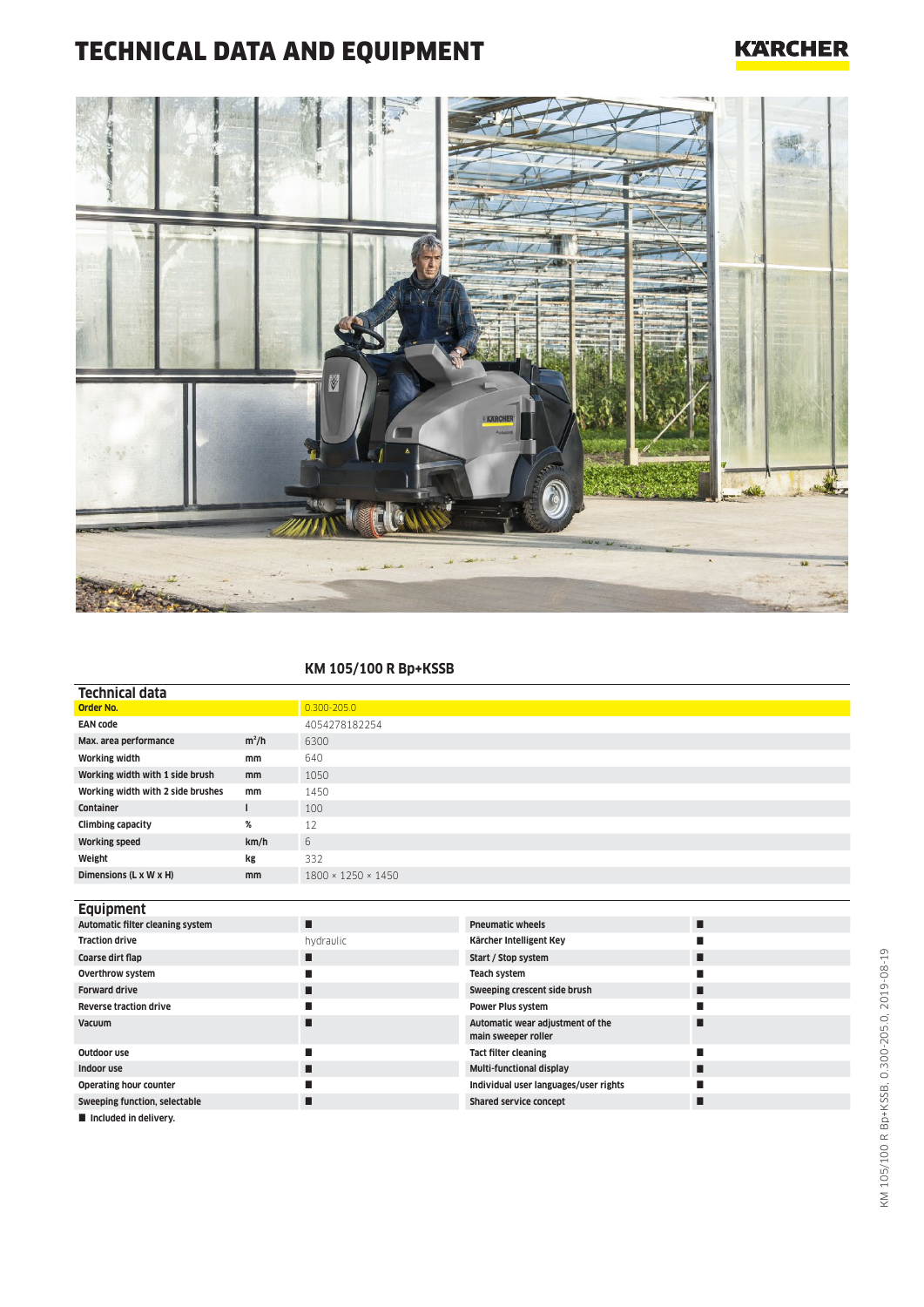

|                                 | Order No.     | Installation ex Length /<br>works | width | Diame-<br>ter | Price | <b>Description</b> |
|---------------------------------|---------------|-----------------------------------|-------|---------------|-------|--------------------|
| Flat pleated filter             |               |                                   |       |               |       |                    |
| Flat filter with cross beam PES | 1 6.907-519.0 |                                   |       |               |       |                    |

 $\blacksquare$  Included in delivery.  $\Box$  Available accessories.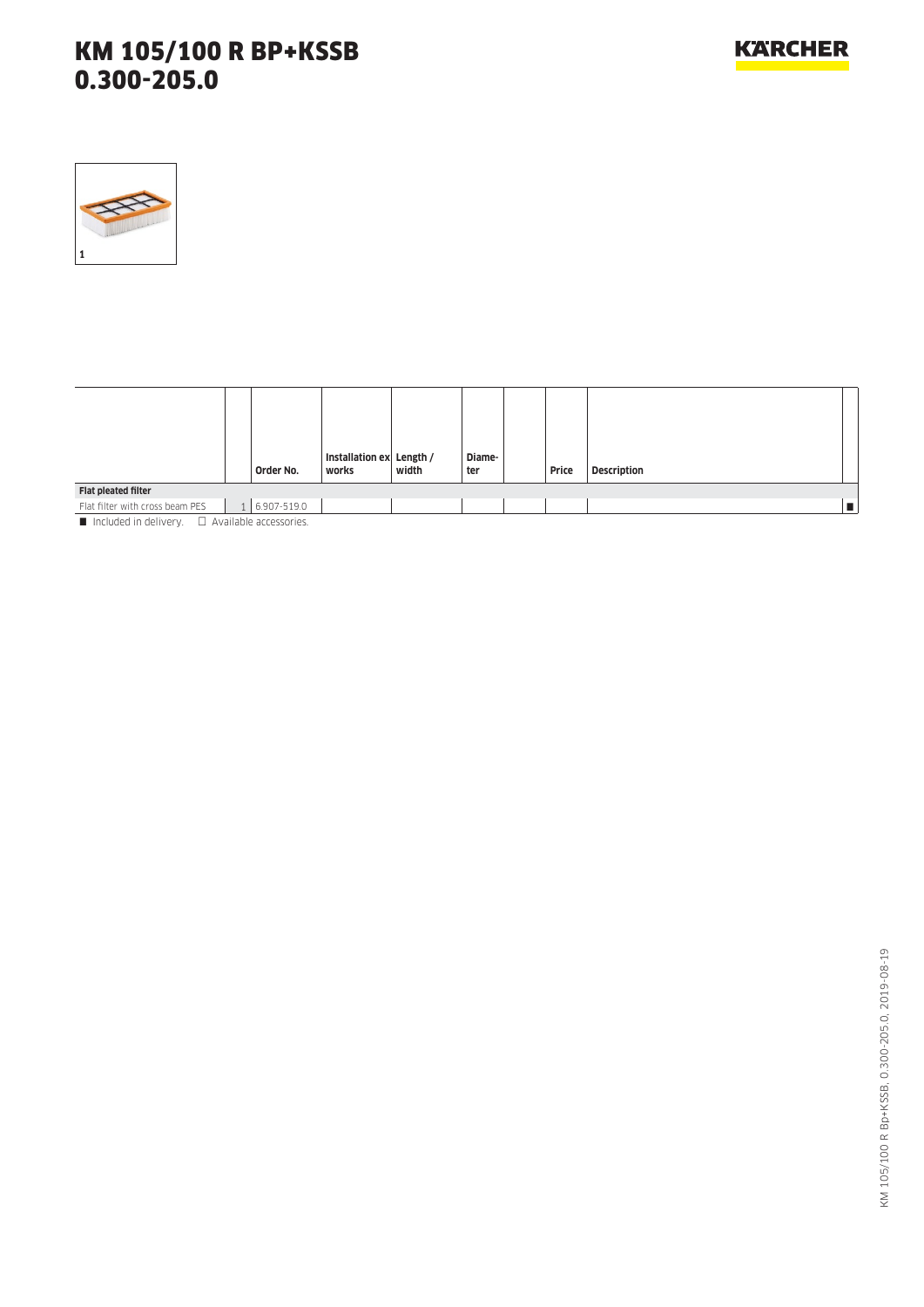

|                                             |                               | Installation ex |  |       |                    |        |
|---------------------------------------------|-------------------------------|-----------------|--|-------|--------------------|--------|
|                                             | Order No.                     | works           |  | Price | <b>Description</b> |        |
| Other mounting kits                         |                               |                 |  |       |                    |        |
| Add-on kit foliage catcher KM<br>105/1xx    | 1 2.852-245.0                 | DE_28522457     |  |       |                    | ⊔      |
| Sweeping/Vacuuming                          |                               |                 |  |       |                    |        |
| Add-on kit covering cap side<br>broom KM 10 | 2 2.852-243.0                 | DE_28522437     |  |       |                    | $\Box$ |
| $\blacksquare$ included in delivery         | $\Box$ Augustable accessories |                 |  |       |                    |        |

Included in delivery.  $\Box$  Available accessories.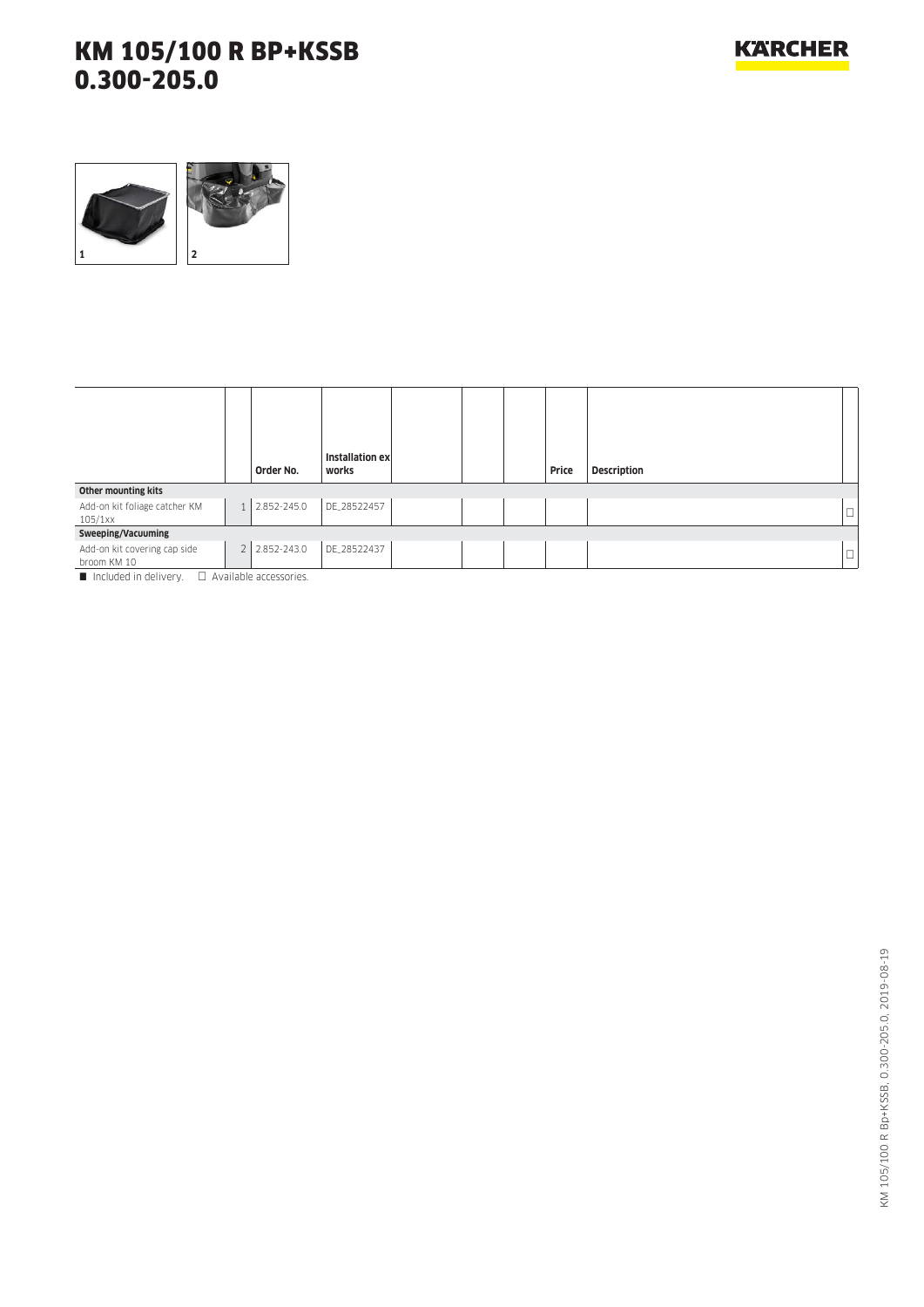

|                                                                          | Order No.     | Installation ex<br>works |  | Price | <b>Description</b> |                               |
|--------------------------------------------------------------------------|---------------|--------------------------|--|-------|--------------------|-------------------------------|
| Water spraying system                                                    |               |                          |  |       |                    |                               |
| Add-on kit spray system KM<br>125/130                                    | 1 2.852-242.0 | DE_28522427              |  |       |                    | $\overline{\phantom{0}}$<br>ш |
| $\blacksquare$ Included in delivery $\blacksquare$ Available accessories |               |                          |  |       |                    |                               |

Included in delivery.  $\Box$  Available accessories.